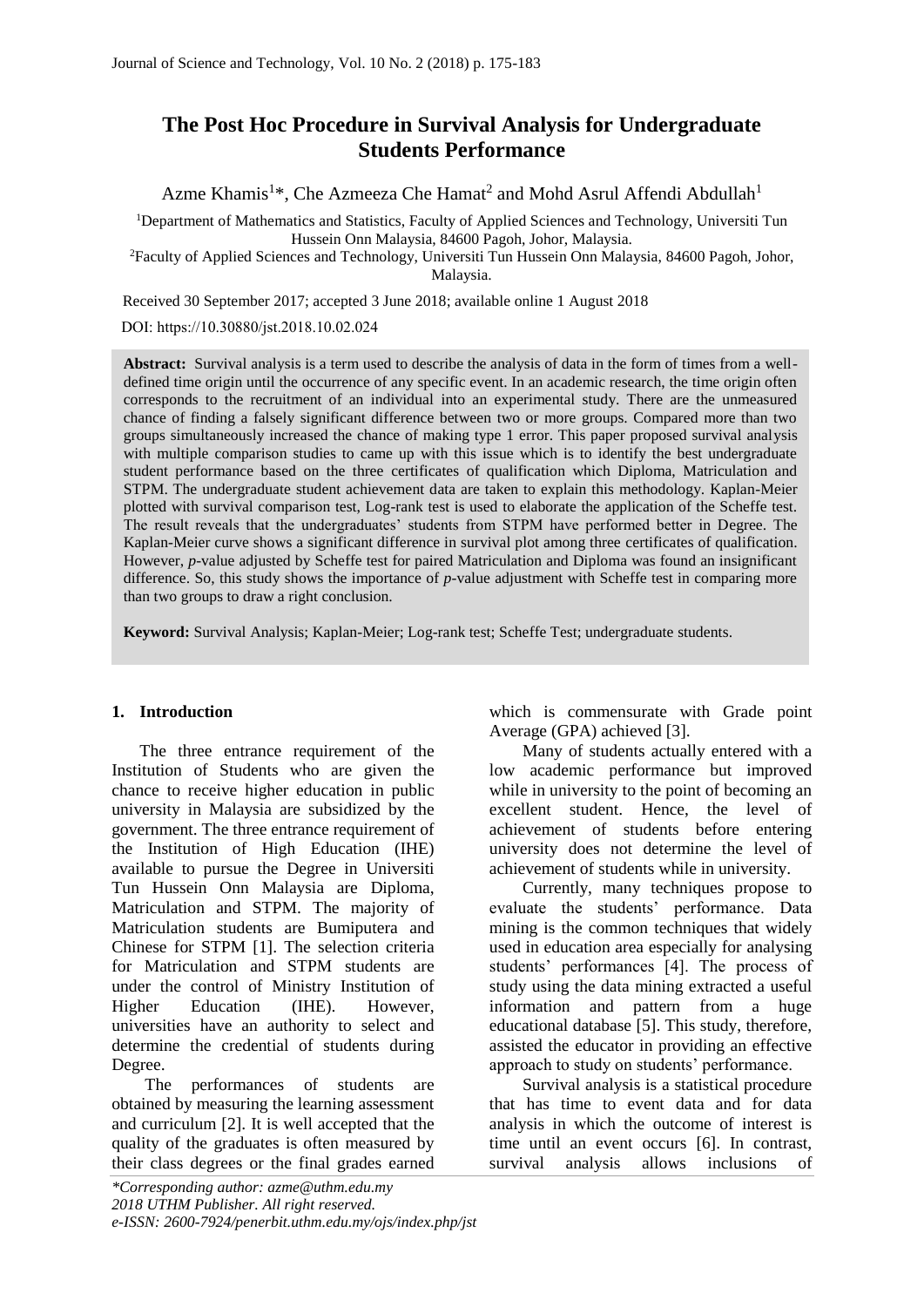information for those who were failed during the study [7].

Survival analysis that applied in an academic sector used to only determine whether the groups of the study had a significantly different survival time [8]. Rottenly, the researchers are interested in comparing more than two groups of treatments using the survival curves [9]. When this is done, the chance of making at least type 1 error or finding a falsely significant difference between any two groups is increased above the desired level.

By applying the survival analysis method, the chance to make at least type 1 error or finding a falsely significant difference is high. Problems are arises when more than two groups exist in selecting the best groups in the study. The log-rank test and Kaplan Meier estimator in the survival analysis conclude the results without any adjustment resulting in excessing of produce type 1 error. The applicable method to handle in comparison respective group of undergraduate students is decided by using multiple comparisons procedures or multiple hypothesis testing. The key goal of multiple hypothesis testing are to limit or at least measure of type 1 errors result [10].

Many techniques proposed by previous researchers for more than two groups of study. Post Hoc procedure is the hypothesis testing method in this multiple hypothesis testing studies. Recently, more than twenty tests in Post Hoc procedure are available. Several post hoc procedures for pairwise comparison like Dunnet [11], Tukey [12], Scheffe [13] and Duncan test [14] which use the Bayesian inference are used.

Every test has its own advantages and disadvantages. The previous researcher has used Bonferroni correction because of it is simple and easy to handle for a small data [10]. This study different with the previous researcher. The Scheffe test is generally applied to unequal sample size. Since this study involves the different number of sample size for each group which are Diploma, Matriculation and STPM by each semester, the Scheffe test is the most appropriate Post Hoc procedure to used and applied for this study compared to the Bonferroni correction.

The use of Scheffe test in survival analysis for students is randomly seen. The GPA students from Diploma, Matriculation and STPM are compared by using the Scheffe test. This is the main motivation behind this research attempt to explore the application of multiple hypothesis testing in survival analysis. The Kaplan-Meier plot and the logrank test are used to compare the survival of students in a different group (Diploma, Matriculation and STPM).

In this paper, survival analysis with multiple hypothesis testing is performed on undergraduate students in UTHM. This paper proposed survival analysis with multiple hypothesis testing to come up with this issue which is to determine which undergraduate student perform better during the Degree is based on the GPA obtains by each semester.

The next section of this paper focused on the methodology used in comparing and estimated students' performance using multiple comparison procedures and survival analysis. Then, the result and discussion is described in section 3. Finally, the conclusion is outlined in Section 4.

# **2. Methodology**

This research focuses on the undergraduate students' in UTHM for intake 2011/2012. The data is collected from the Students' Academic Department (PPA). Hence, this study focused on the GPA obtained for every semester from Diploma, Matriculation and STPM students. The statistical packages used for this research are the SPSS and R package. The SPSS software used for multiple hypothesis testing used Scheffe test in Post Hoc procedure and R package for the analysis of survival of undergraduate students using the Kaplan Meier method and Log rank test. Kaplan-Meier, log-rank test and Post Hoc adjustment method (Scheffe test) are practiced to fulfill the result of survival analysis with the Post hoc comparison.

The independent variable for undergraduates certificates of qualification before pursues the Degree are taken in the studies to find out their effect on student performance in UTHM. The variable is divided into three certificates of qualifications has the first category as Diploma, the second category defined Matriculation and the third category covers the STPM students who pursues the Degree in UTHM.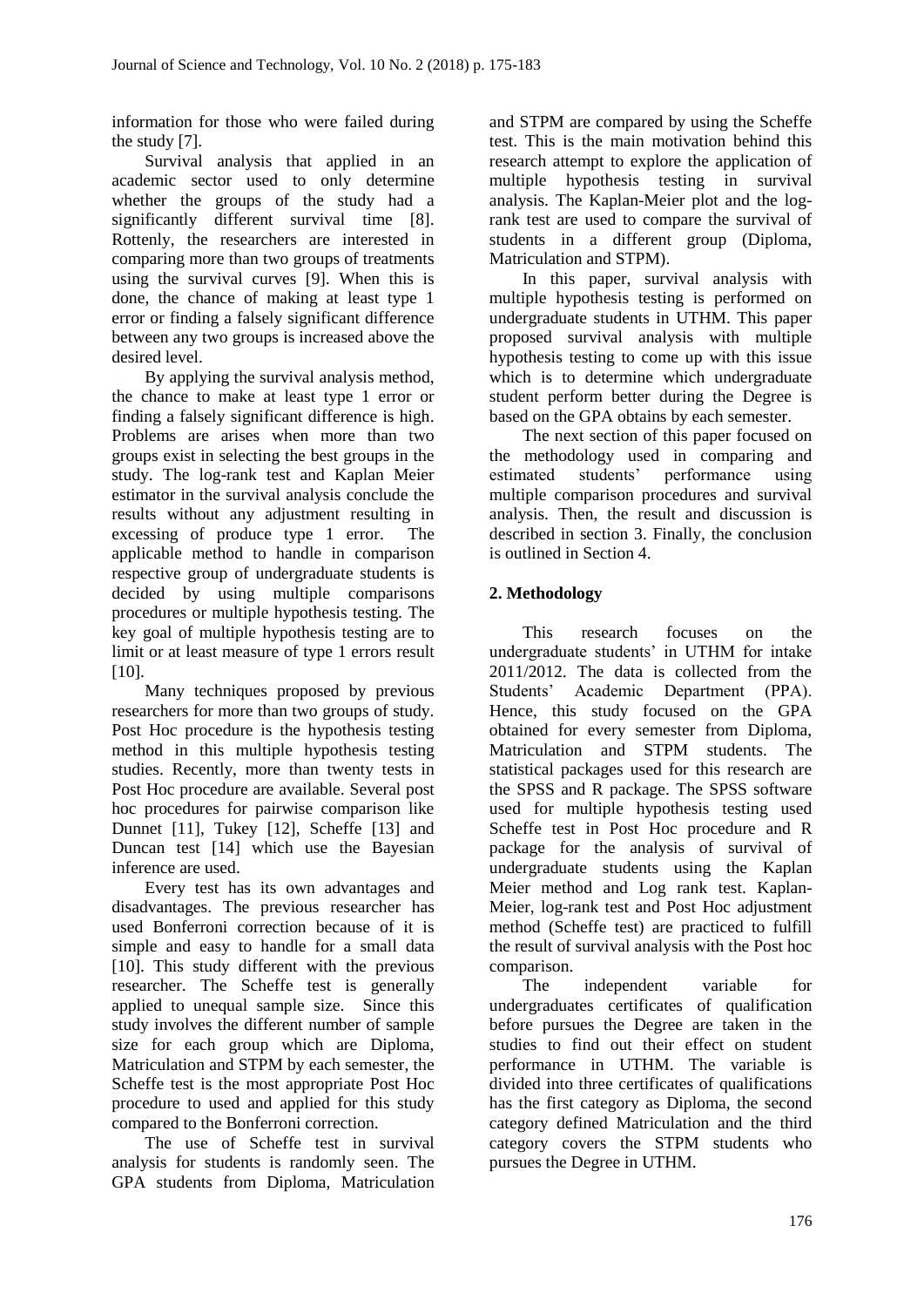#### **2.1 Kaplan-Meier estimation of the survival function**

The Kaplan-Meier (product-limit) method was a special case of the life table technique in which the series of time intervals were formed in such a way that only one event occurred in each time interval [15]. Suppose that there are *n* individuals with observed survival times  $t_1, t_2, t_3, \ldots, t_n$  and *r* is the failure time among the individuals where  $r < n$ . The ordered failure times

$$
t_{(j)}, j = 1, 2, ..., r =
$$
  
\n
$$
t_{(1)} < t_{(2)} < ... < t_{(r)}.
$$
\n<sup>(1)</sup>

Let  $n_i$  which  $j = 1, 2, ..., r$  be the number of individuals who were success just before the time  $t_{(i)}$  and let  $d_{(i)}$  be the number of individuals failed at time  $t_{(j)}$ . The probability for an individual failed during the interval  $t_{(j-1)}$  to  $t_{(j)}$  is estimated by

$$
\frac{d_{(j)}}{n_{(j)}}\tag{2}
$$

Therefore the corresponding estimated survival probability in that interval is

$$
\frac{\left[n_{(j)} - d_{(j)}\right]}{n_{(j)}}\tag{3}
$$

If the censored survival times and one or more failure times were same, then, in this case, it is assumed that the censored survival time is taken to occur immediately after the failure time. So, the estimated survival function for any time in the t in the  $j<sup>th</sup>$ constructed time interval from  $t_{(i)}$ to  $t_{(j+1)}, j = 1, 2, ..., r$  and all the preceding time intervals is led to the following Kaplan–Meier estimate of the survivor function, (4)

$$
\hat{S}(t) = \prod_{t \le t_{(j)}} \frac{n_j - d_j}{n_j}
$$

For  $t_{(j)} \le t < t_{(j+1)}$ ,  $j = 1, 2, ..., r$ ,  $\hat{S}(t) = 1$ for  $t < t_{(1)}$ ,  $\hat{S}(t) = 0$  for  $t \ge t_{(r)}$  if  $t_{(r)}$  is the last observation.

#### **2.2 Statistical test using Log-rank test**

The log-rank test is the nonparametric statistical test used for the comparison of two or more groups of survival data. These tests are used for the comparison of three groups in the undergraduate student's survival data. The hypothesis testing for this log-rank test as:

 $H_0$ : All survival curves were the same

 $H_1$ : All survival curves were difference

Log-rank statistics for more than two groups involves variances and covariance of observed values minus expected values,  $(O_i - E_i)$ . The log rank statistics  $\sim X_1^2$  with G – 1 degree of freedom, *df.*

The variation of the log-rank test derived by applying different weights at the  $j<sup>th</sup>$  failure time. Weighting the Test statistics:

$$
\frac{\left(\sum_j w(t_j)(m_{ij} - e_{ij})\right)^2}{Var\left(\sum_j w(t_j)(m_{ij} - e_{ij})\right)}
$$

(2)  $\sum_j w(t_j) = \text{Weight at } j^{\text{th}} \text{ failure time}$  (5) Number of failures =  $m_{ij}$ Expected cell counts =  $e_{ii}$ 

> This can be seen by relative weight assigned to the test. The log rank test was optimal under proportional hazard assumptions. The Breslow test had high power under the proportional hazard assumptions.

#### **2.3 Post Hoc procedures using the Scheffe test method**

ANOVA analysis is used to examine the significant differences among the mean GPAs obtained from Semester 1 until Semester 8 of the students for two and more groups which Diploma, Matriculation and STPM. After the analysis, if the  $F_{value}$  is largest and  $H_0$  rejected, the Scheffe test will conduct to identify which qualification performs better during the Degree.

The decision of the One-Way Analysis of Variance is to reject the null hypothesis, meaning that at least one of the means is not the same as the other means. The mean comparison is conducted after the one-way ANOVA to figure out which variables actually difference. The mean comparison using Scheffe test is used in this analysis. This test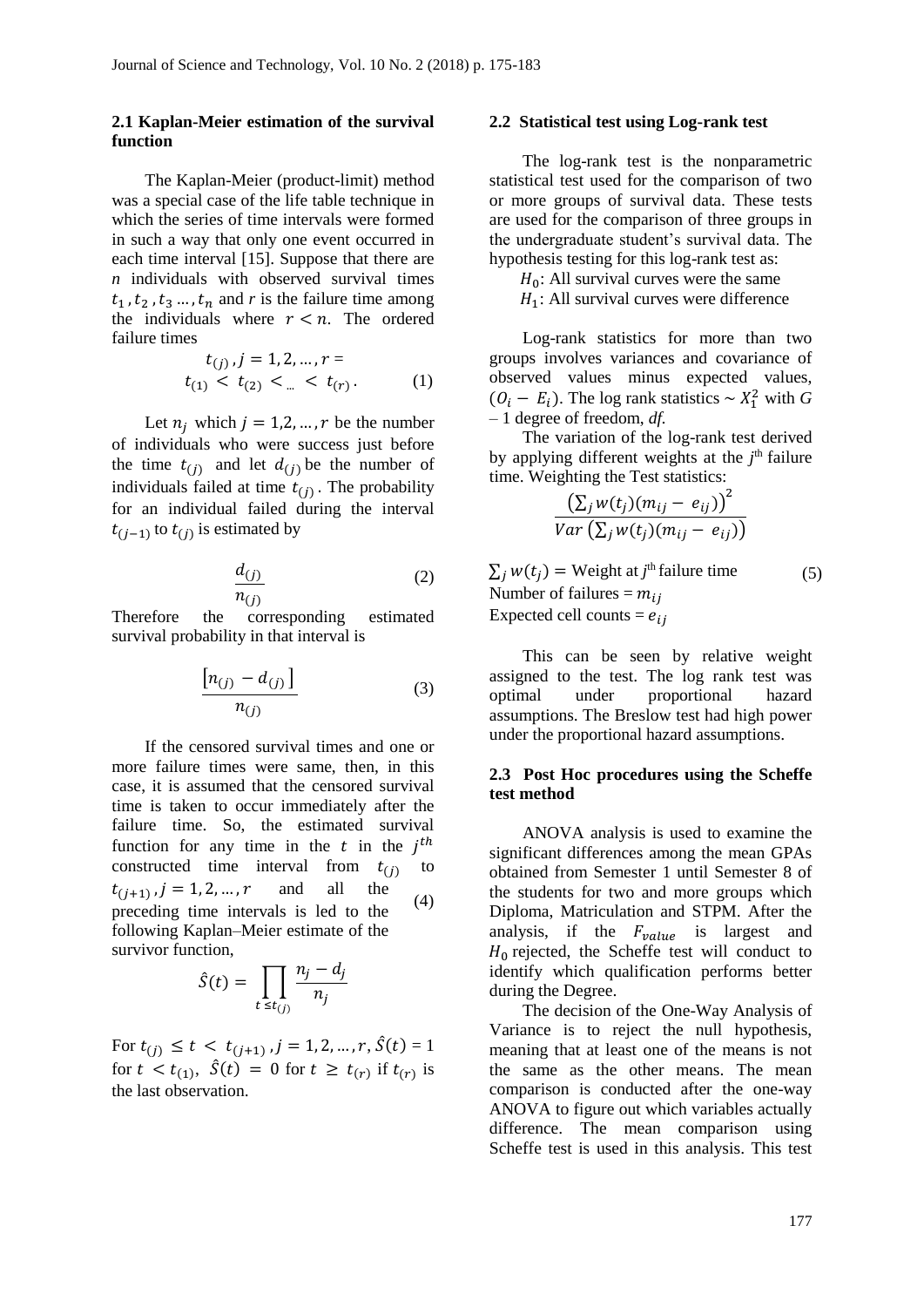analyse the pairs of means to see if the differences are exist.

This test is set up to test if pairs of means are different. The formulas refer to mean sample  $i$  and mean sample  $i$ . The values of  $i$  and  $j$  are varied, and the total number of tests will be equal to a combination of  $k$ , the number of samples.

$$
H_0: \mu_i = \mu_j
$$
  

$$
H_1: \mu_i \neq \mu_j
$$

The Scheffe test is customarily used with unequal sample sizes, *N*. The critical value for the Scheffe test is the degrees of freedom for the between variance times the critical value, V for the one-way ANOVA. This simplifies to be:

$$
CV = (k-1) F(k-1, N-k, \alpha)
$$
 (6)

Test statistics for the Scheffe test,  $F_s$ 

$$
F_{s} = \frac{(\bar{x}_{i} - \bar{x}_{j})^{2}}{S_{w}^{2} \left(\frac{1}{n_{i}} + \frac{1}{n_{j}}\right)}
$$
(7)

Number of sample group *i*: Number of sample group  $j: n_j$ Sample mean of group *i*:  $\bar{x}_i$ Sample mean of group *j*:  $\bar{x}_i$ Sample variance:  $S_w^2$ 

The significance level of students pursues the Degree is determined. When the number of comparisons became large, the test became too conservative and no longer allowed to find any variables was significant [16]. So for an overall comparison, if *p*-value less than 0.05 then considered difference is statistically significant. And pairwise comparison is significant if the *p*-value less than 5% divided by three groups  $= 1.7\%$ . So for an overall comparison if the *p*-value is less than 0.05 then considered difference would be statistically significant. And pairwise would be statistically significant if the *p*-value is less than 1.7%.

#### **3. Result and Discussion**

The Diploma (D), Matriculation (M) and STPM (S) students in UTHM is analysed based on the semesters enrolled using the multiple comparison procedures and Kaplan-Meier. One of the best featured of Kaplan-Meier estimator is the estimating of survival curve, plotting can summarize the patterns of response and survival curves can visually compare [17].

In this study, Kaplan-Meier curves are used to describe the survival times of groups of students based on the qualifications. The Kaplan-Meier result summarizes survival data in terms of the number of events and the proportion surviving at each event time point. The time of this study is the number of semesters enrolled by Undergraduate students. The event from this study is student's achievement-GPA > 2.0 during Degree based on a number of the semester enrolled by students during the Degree. From this result, the proportion of survival students slightly decreased when students enrolled the study.

The Kaplan Meier survival estimate outlines the survival data in terms of the number of events and the proportion of surviving at each time to event point. Time in this study is the semesters enrolled by the students. The Kaplan Meier estimates can help explain the curve and the way the curve ends. The result of Kaplan Meier estimate for overall students can clearly see in Table 1.

In Table 1, three students have an event of  $GPA > 2.00$  for all students pursue the Degree only 1 semester, 34 for enrolled 2 semesters, 17 for 3 semesters, 48 for 4 semesters and 107 for students enrolled 5 semesters. The number of events increased for students enrolled 6 semesters since many of the students performed well  $(GPA > 2.00)$  during the Degree. Since many Diploma students enrolled only 6 semesters, the number of events (students survives) decreased for students enrolled 7 semesters and increased for 8 semesters. The survival probability plot using Kaplan-Meier estimation can be seen in detail in Fig. 1.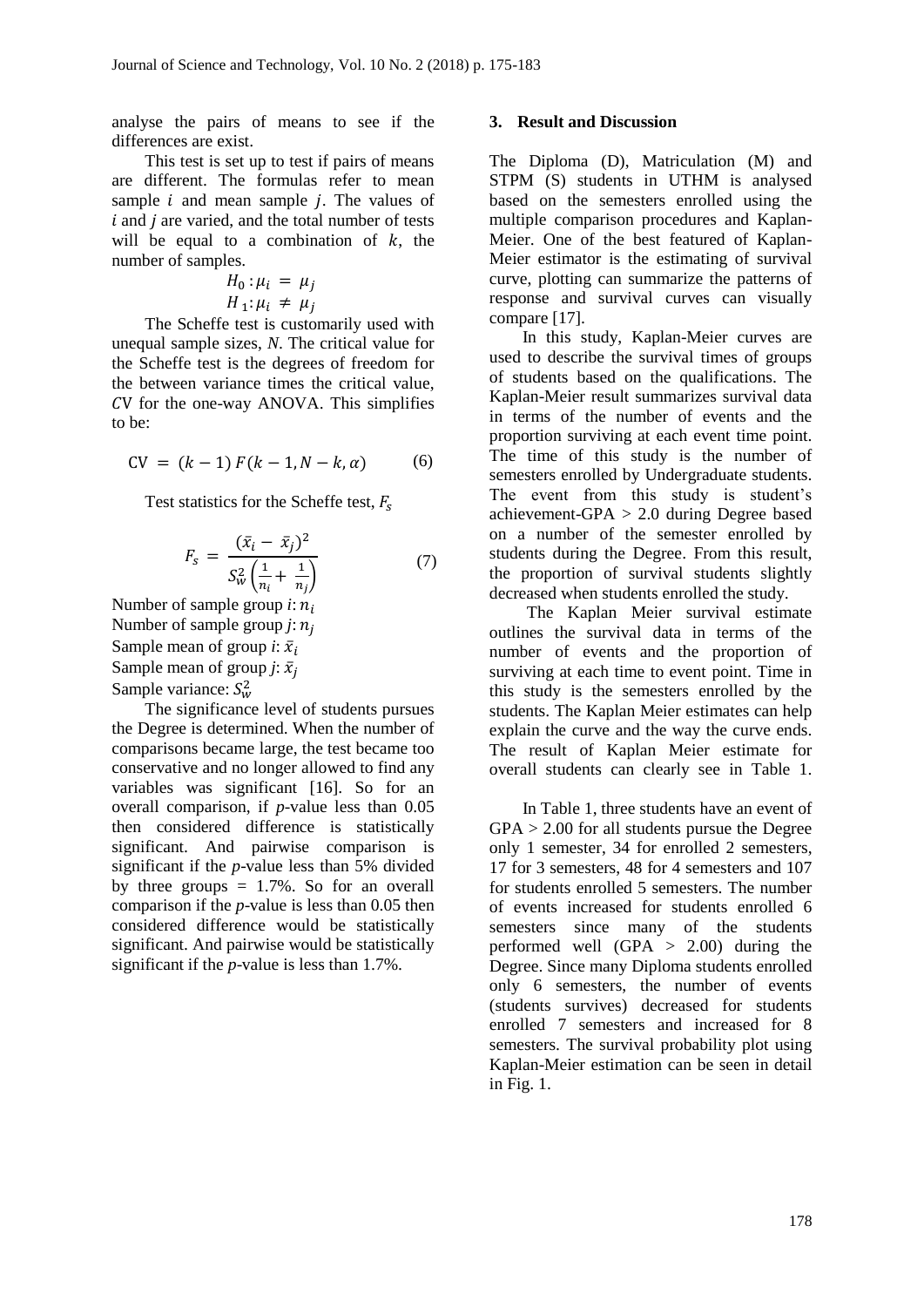| Semester enrolled | No. of risk | No of event | Survival probability |
|-------------------|-------------|-------------|----------------------|
|                   | 17562       | 3           | 0.9998               |
|                   | 17511       | 34          | 0.9979               |
|                   | 17441       | 17          | 0.9969               |
| 4                 | 17398       | 48          | 0.9942               |
|                   | 17327       | 107         | 0.9880               |
| 6                 | 17200       | 4511        | 0.7289               |
|                   | 12650       | 2888        | 0.5625               |
|                   | 9615        | 9118        | 0.0291               |

**Table 1** Kaplan Meier result for eight semesters for overall students achievement data

The event from this study is Bachelor's Degree student result with  $GPA > 2.0$  during the semester of study from Semester 1 until Semester 8. From Table 1, the proportion of survival Bachelor's Degree students slightly decreased when students enrolled more than six semesters.

Kaplan-Meier plot is displayed in Fig. 1 to show the survival plot of students along time (semester enrolled) among various groups which are Diploma, Matriculation and STPM. Survival experienced or students' performance of Diploma are completely different from Matriculation and STPM groups of Bachelor's Degree students based on the certificates of qualification. In the early stage of the study, every category has approximately same survival of students' performance but with time being, the width of a curve in Fig. 1 became wider. Fig. 2 is plotted for a clear explanation. This Fig. 2 showed that a big difference survival probability of STPM students compared to Diploma and Matriculation.

To find out that whether these differences occurred by chance or the difference is really significant, the log-rank test is performed with the post hoc comparison for each pair of a group in every variable. The post hoc adjusted *p*-value was calculated by Scheffe test. Both variables shows the overall significant differences among groups. Meanwhile, in order to find out which pairs group is a significantly different, the test is done by using Scheffe test. The log-rank test is used to compare the survival times of Diploma, Matriculation and STPM. The null hypothesis for a log-rank test is the group that has the same survival. The log-rank test has a chisquared distribution,  $\chi^2$  with two degrees of freedom. The  $\chi^2_{value}$  = 13542 from the analysis is higher than  $\chi^2_{\alpha=0.05}$  = 5.991. It indicates that the certificates of qualification of Degree students are statistically significant in survival. Hence, it shows that these certificates of qualifications has a difference survival time when pursues the Degree in UTHM at the significance level of 0.05. It can be concluded that there are significant difference between STPM curve, Diploma curve and Matriculation curve by using the log-rank test.

Table 2 shows the variables of students' level of qualifications in pairwise (Post Hoc) comparison, the pair Matriculation and STPM, (M, S) is significant in the case of adjusted *p*value by Scheffe test for all of the semester test. The other pair Diploma and STPM (D, S) presented out as a statistically significant difference in the survival pattern by all the semesters except in Semester 6. The other pair Diploma and Matriculation, (D, M) highlighted as a statistically significant difference in the survival pattern in Semester 1, Semester 2, Semester 3, Semester 6 and Semester 8. The other semester for the pair (D, M) found as significant in the case of nonadjusted *p*-value using log-rank test with a *p*value less than 0.0001. But these pairs (D, M) did not show the significant differences after the *p-*value adjusted by Scheffe test.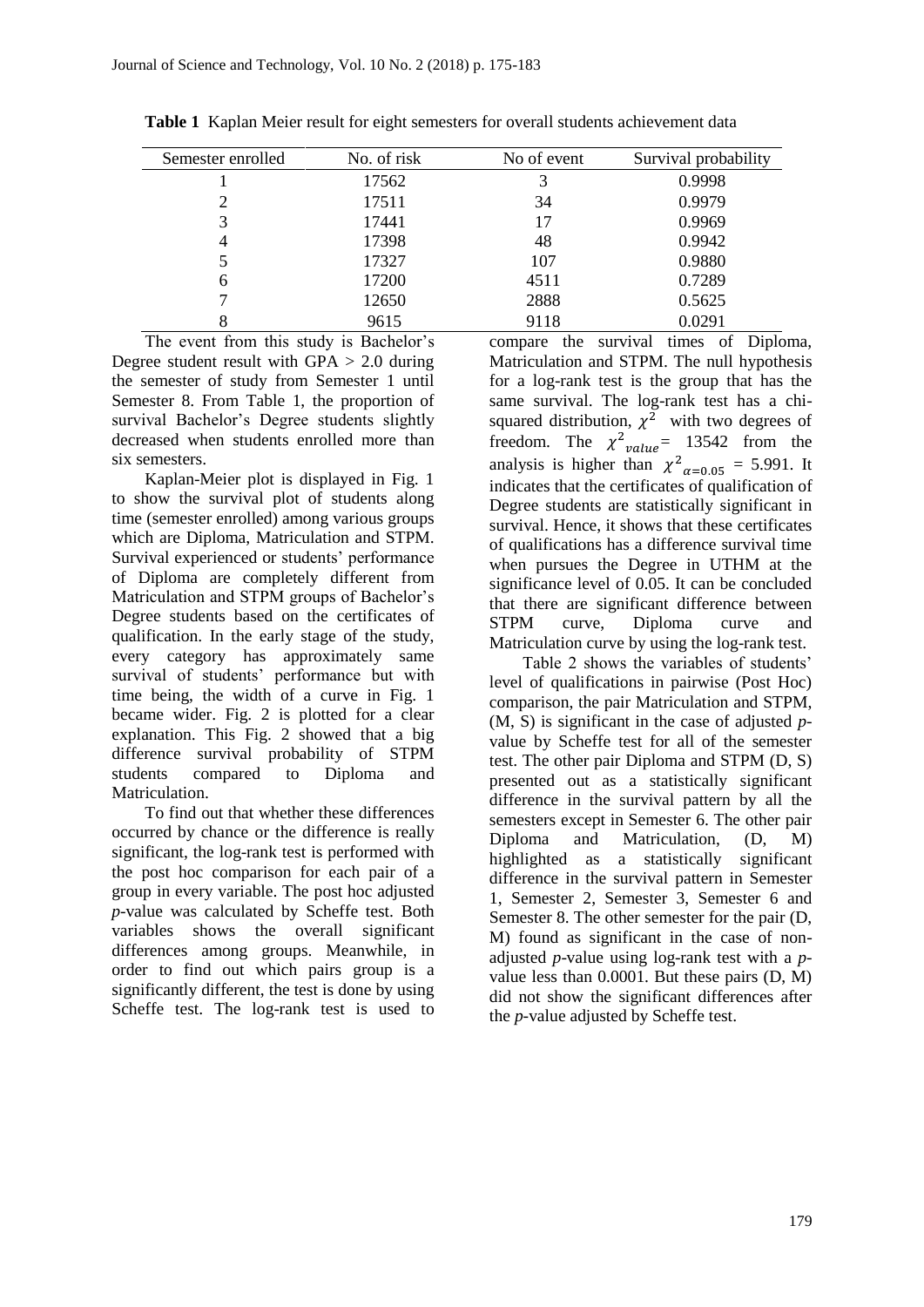

**Fig. 1** Survival probability plot using Kaplan Meier estimation for each qualification



**Fig. 2** Survival probability plot on three certificates of qualifications.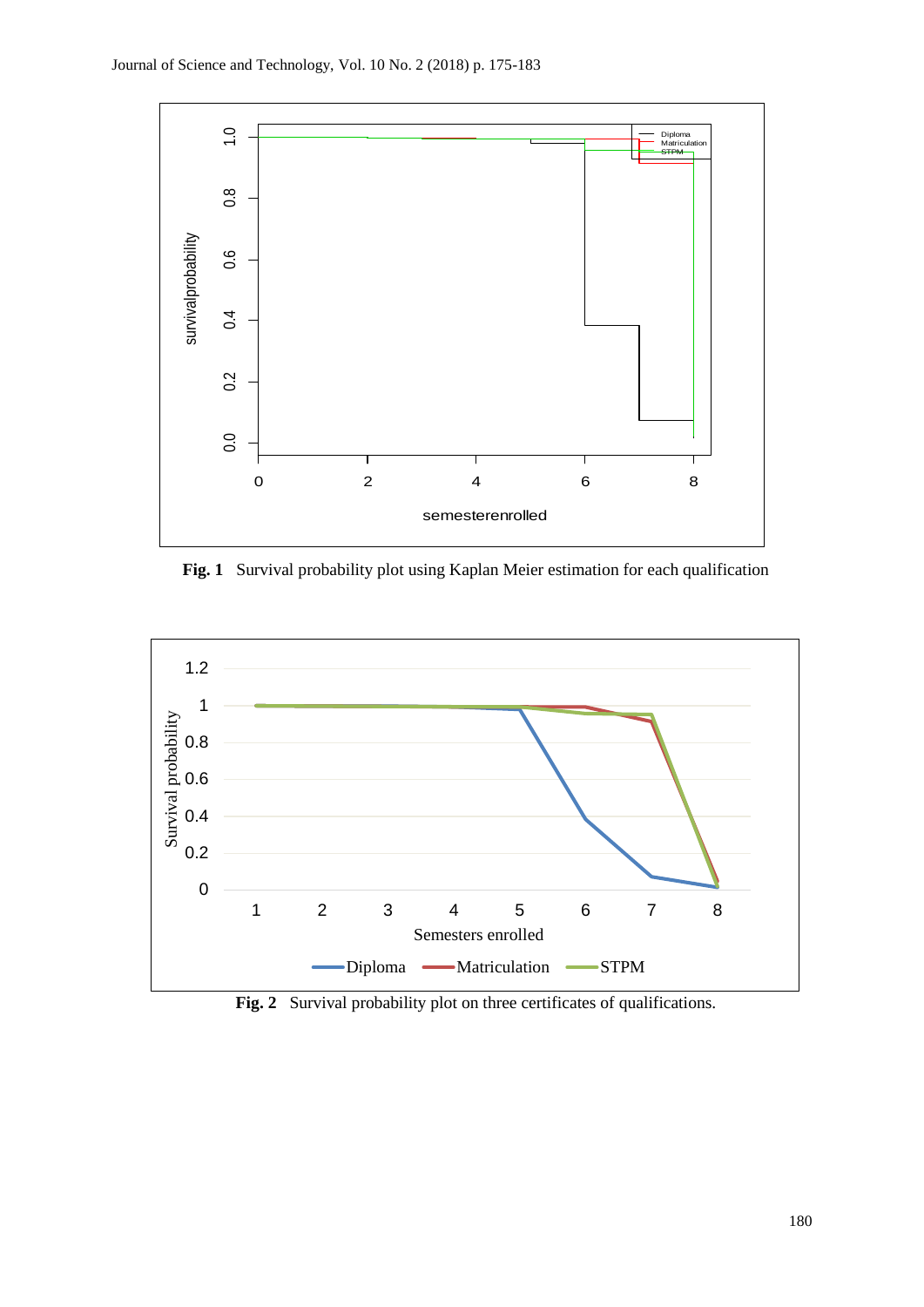| Variables                               | Pairwise comparison (pairs who found significant in Post hoc test) |                   |                              |
|-----------------------------------------|--------------------------------------------------------------------|-------------------|------------------------------|
| Semester 1                              | $(D,M)^{*}(D,S)^{*}$                                               | $(D,M)^* (M,S)^*$ | $(D,S)^* (M,S)^*$            |
| Semester 2                              | $(D,M)^{*}(D,S)^{*}$                                               | $(D,M)^* (M,S)^*$ | $(D,S)^* (M,S)^*$            |
| Semester 3                              | $(D,M)^{*}(D,S)^{*}$                                               | $(D,M)^* (M,S)^*$ | $(D,S)^* (M,S)^*$            |
| Semester 4                              | $(D,M)$ $(D,S)^*$                                                  | $(D,M)$ $(M,S)^*$ | $(D,S)^* (M,S)^*$            |
| Semester 5                              | $(D,M)$ $(D,S)^*$                                                  | $(D,M)$ $(M,S)^*$ | $(D,S)^* (M,S)^*$            |
| Semester 6                              | $(D,M)^*(D,S)$                                                     | $(D,M)^* (M,S)^*$ | $(D,S)$ $(M,S)^*$            |
| Semester 7                              | $(D,S)^*$<br>(D,M)                                                 | $(D,M)$ $(M,S)^*$ | $(D,S)^* (M,S)^*$            |
| Semester 8                              | $(D,M)^*(D,S)^*$                                                   | $(D,M)^* (M,S)^*$ | $(D,S)^* (M,S)^*$            |
| STPM)<br>Significant at $\alpha = 0.05$ | *After adjusting by Scheffe test procedure                         | $(D = Diploma)$   | $M = Matriculation$<br>$S =$ |

**Table 2** Comparison of survival pattern for selected variable.

#### **3.1 Discussion**

The multiple hypothesis testing with adjust of *p-*value is concerned by the statisticians since a long time [18, 19]. The *p-*value adjustments fixed in the ANOVA study and in common hypothesis procedure. There are frequently no exact adjustment method obtains for comparisons more than two groups to calculate adjusted *p*-value directly in survival analysis.

The comparison of three groups using the Log-rank test in survival analysis methods for three groups are not available to handle since it concludes with all the general. The Log-rank test only stated that there are significant difference in students' performance by Diploma, Matriculation and STPM when pursuing the Degree at  $\alpha = 0.05$ .

Accordingly, categorize the two groups for each independent variable for multiple comparisons using Scheffe test for analysis using a pair  $(D, M)$  and a pair  $(D, S)$ .

By applying of Scheffe test, groups of students are significant difference can determined. The data is taken from student achievement data for the study on student survival and the independent variables Semester 1 until Semester 8 are interpreted as simple analysis when using Scheffe test.

All the analysis yields the Kaplan-Meier curve reveals there are significant difference in survival among independent variables which is semesters for three certificates of qualification using a Log-rank test. After the analysis was further for Post-hoc or multiple comparisons, the Kaplan-Meier curve shows a clear difference in category Diploma, STPM and Matriculation, STPM.

The Post Hoc and Kaplan-Meier curve show a statistically significant difference in the category of Diploma (D), Matriculation (M) and STPM (S).

The study reveals the significant difference among Bachelor's Degree student survival among Diploma, Matriculation and STPM. The Scheffe test finding is supported by a Kaplan-Meier curve. But in a case of Post-Hoc comparison using Scheffe test, category Diploma and STPM (D, S) and Matriculation and STPM (M, S) show a clear difference in survival pattern of students.

From the Log-rank test for non-adjusted *p*–value, the Kaplan-Meier curve is also illustrates the difference survival for each of the qualifications but a vaguely not far from the pattern in starting of the survival curve in Figure 1. After the *p-*value adjusted by the Scheffe test for comparison a pair Diploma, Matriculation and it founds an insignificant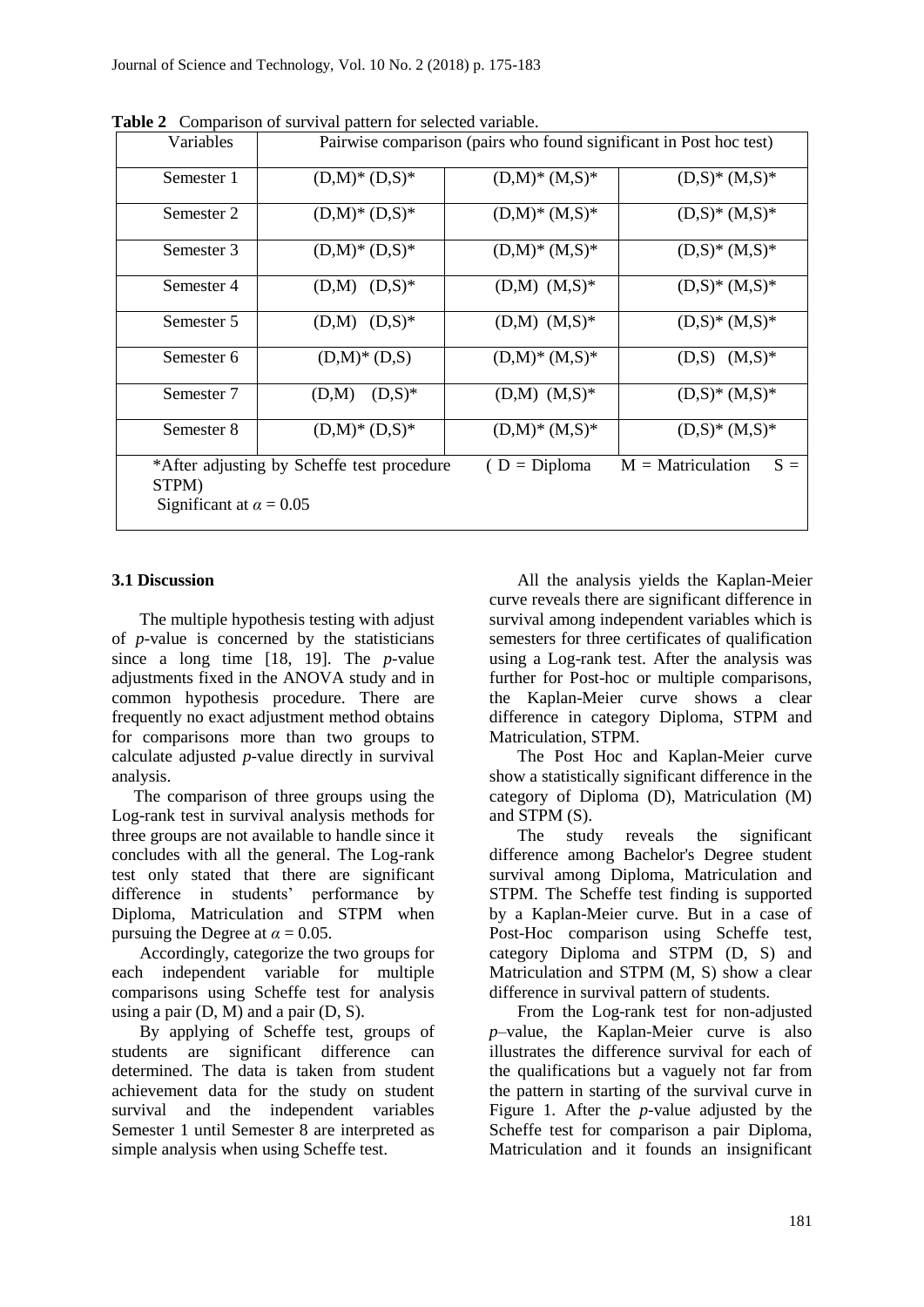difference between students from Diploma and Matriculation for Degree students' survival.

Thus, it can be summarized that the survival analysis that applies Post Hoc comparison and survival analysis methods show that the STPM has a significant difference when compared with students from Diploma and Matriculation. So, the pair of study for Diploma, Matriculation and STPM gives a correction of *p*-value using Scheffe test and reveals the importance of *p*-value adjustment in multiple hypothesis testing to sum up it all.

# **4. Conclusion**

The students' performance shows that 95% confident that the Diploma, Matriculation and STPM are significantly different. In this research, it noted that the multiple comparison procedures and Kaplan-Meier estimator analysed well to the analysis of students' performance for student intake 2011/2012 in University Tun Hussein Onn Malaysia.

Since the survival analysis cannot determine which pair was significant, hence, the Post Hoc that adjust the *p-*value is calculated by Scheffe test. Moreover, these methods are proposed because it is suits to use for not equal sample size used for each category for the study and a large number of samples.

The use of nonparametric survival models greatly reduce a cost, a number of sample size and time to follow up. From this study, it concludes that the survival curve of students from Diploma, Matriculation and STPM are different. All of the methods that has applied in this study agrees that the STPM students in UTHM performed better in Degree for intake 2011/2012.

Additionally, the accuracy of the results has been high since the methods proposed produced the consistent result. These methods well estimated the survival curve of different qualifications based on the semester enrolled by the students. The research using nonparametric survival model gave many advantages. Besides that, the specific qualifications that gave a good performance during the study are also determined. However, the Kaplan-Meier estimator is low compared to the efficiency obtained under the parametric setup [20].

## **Acknowledgements**

The authors would like to thank University Tun Hussein Onn Malaysia, Academic Students' Department (PPA) for providing us with the secondary data of the student achievement and valuable source of information. We thank the editor, associate editor, and the reviewers for their constructive comments that improved the quality of this article. This research is sponsored, in part, by Postgraduate Research Grant (GPPS) U604.

## **References**

- [1] Hazilah, M. A., Aisyah, H., Hazura, M., Saidah, S. and Ibrahim, M. (2013). "Academic Performance of Pre-Graduate Students" in *International Education Studies*. Vol. 6. No. 6 pp. 131-136.
- [2] Mat, U.N., Buniyamin, P.M., Arsad, R. and Kassim. (2013). "An Overview of Using Academic Analytics to Predict and Improve Students Achievement: A Proposed Proactive Intelligent Intervention" in *Engineering Education (ICEED). IEEE 5th Conference*, pp.126- 130.
- [3] Amirah, M.S., Wahidah, H. and Nuraini, A.R. (2015). "A Review on Predicting Students' Performance Using Data Mining Techniques". Elsevier. Vol. 72 pp. 414-422.
- [4] Romero, C. and Ventura, S. (2010). "Educational Data Mining: A Review of the State of the Art, Trans" in Sys. Man Cyber Part C*.* Vol. 40. No. 6 pp. 601–618.
- [5] Angeline, D.M.D. (2006). "Association Rule Generation for Student Performance Analysis Using Algorithm" in *The SIJ Transactions on Computer Science Engineering & its Applications (CSEA)*. Vol. 1. No. 1 pp. 12–16.
- [6] Kleinbaum, D.G. (1996). "*Survival Analysis: A Self-Learning Text*". Springer-Verlag, New York.
- [7] Youngkyoung, M., Guili, Z., Russeli, A.L., Timothy, J.A. and Matthew, W.O. (2011). "Nonparametric Survival Analysis of the Loss Rate of Undergraduate Engineering Students" in *Journal of Engineering Educations*. Vol. 100. No. 22 pp. 349–373.
- [8] Tamada, Mike and Inman, C. (1997). "Survival Analysis of Faculty Retention